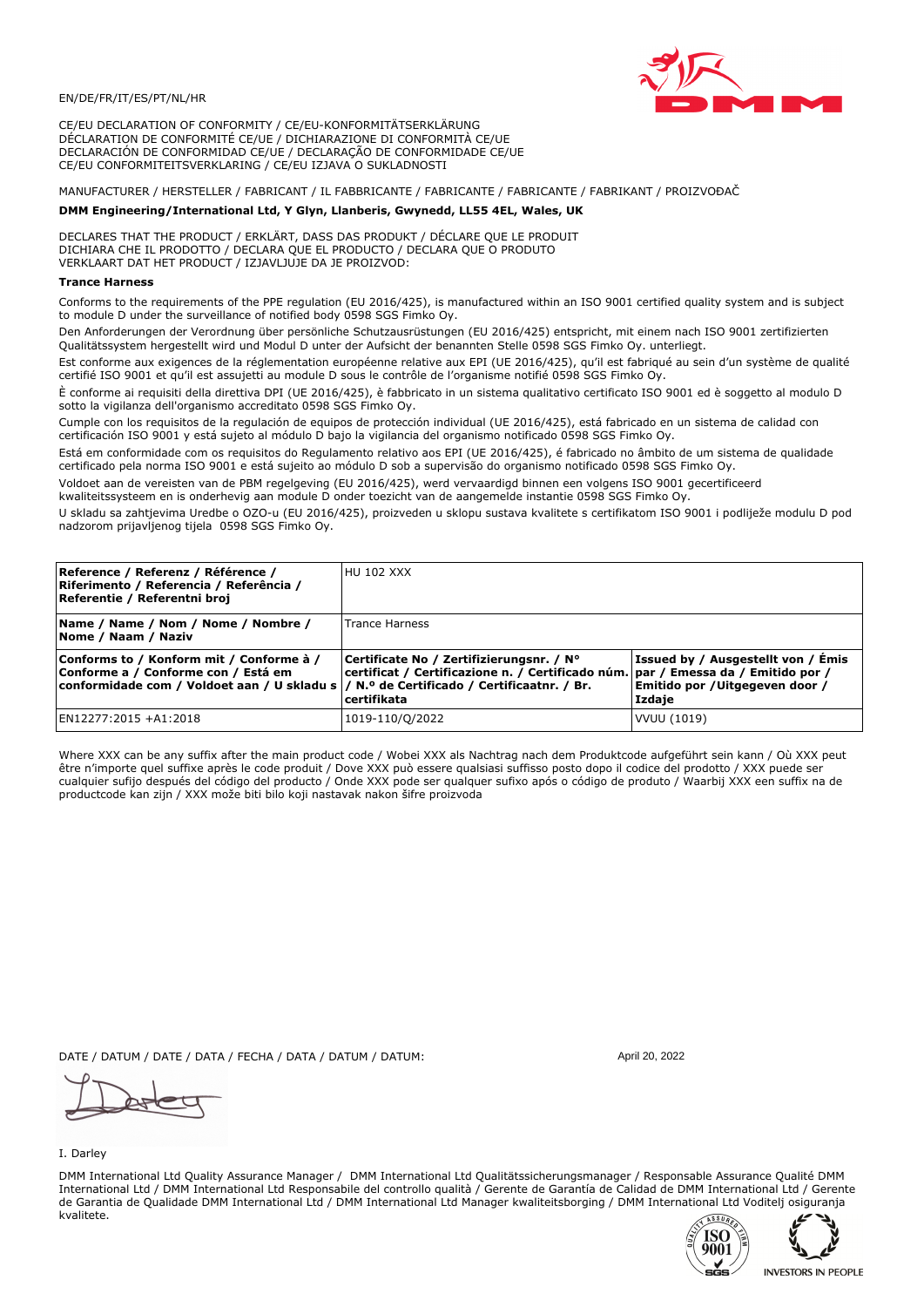

CE/EU-SAMSVARSERKLÆRING / CE/EU-FÖRKLARING OM ÖVERENSSTÄMMELSE CE/EU-VAATIMUSTENMUKAISUUSVAKUUTUS / CE/EU-OVERENSSTEMMELSESERKLÆRING DEKLARACJA ZGODNOŚCI WE/UE / CE/EU PROHLÁŠENÍ O SHODĚ CE/EÚ VYHLÁSENIE O ZHODE / DIKJARAZZJONI TA' KONFORMITÀ TAL-KE/UE

# PRODUSENT / TILLVERKAREN / VALMISTAJA / PRODUCENT / PRODUCENT / VÝROBCE / VÝROBCA / IL-MANIFATTUR

### DMM Engineering/International Ltd, Y Glyn, Llanberis, Gwynedd, LL55 4EL, Wales, UK

ERKLÆRER AT PRODUKTET / INTYGAR ATT PRODUKTEN / VAKUUTTAA, ETTÄ TÄMÄ TUOTE / ERKLÆRER, AT PRODUKTET / OŚWIADCZA, ŻE<br>WYRÓB / PROHLAŠUJE, ŽE PRODUKT / VYHLASUJE, ŽE VÝROBOK / JIDDIKJARA LI L-PRODOTT:

Overholder kravene i PVU-forordningen (EU 2016/425), er produsert innenfor et ISO 9001-sertifisert kvalitetssystem og er underlagt modul D under overvåkning av teknisk kontrollorgan 0598 SGS Fimko Ov.

Uppfyller kraven för PPE-reglerna (EU 2016/425), tillverkas inom ett ISO 9001-certifierat kvalitetssystem och är föremål för modul D under övervakning av anmält organ 0598 SGS Fimko Oy.

Noudattaa henkilönsuojaimia koskevan asetuksen (EU 2016/425) vaatimuksia, on valmistettu ISO 9001 -sertifioidun laatujärjestelmän mukaisesti ja että siihen sovelletaan ilmoitetun laitoksen 0598 SGS Fimko Oy.:in alaista D-moduulia.

Overholder kravene i forordningen om personlige værnemidler (EU 2016/425), er fremstillet i inden for det certificerede ISO 9001kvalitetssystem, og er underlagt modul D under overvågning af det bemyndigede organ 0598 SGS Fimko Oy.

Spełnia wymogi rozporządzenia w sprawie środków ochrony indywidualnej (UE 2016/425), jest produkowany w ramach systemu jakości zgodnego z ISO 9001 i podlega modułowi D pod nadzorem jednostki notyfikowanej 0598 SGS Fimko Oy.

Zařízení splňuje požadavky nařízení o osobních ochranných prostředcích 2016/425, je vyrobeno v systému řízení jakosti certifikovaném podle normy ISO 9001 a podléhá modulu D pod dohledem notifikované osoby č. 0598 SGS Fimko Oy.

Spĺňa požiadavky Nariadenia Európskeho parlamentu a Rady (EÚ) 2016/425 o osobných ochranných prostriedkoch, je vyrobený v rámci systému kvality certifikovaného podľa normy ISO 9001 a podlieha modulu D pod dohľadom notifikovaného orgánu č. 0598 SGS Fimko Oy.

Jikkonforma mar-rekwiżit tar-Regolament dwar il-PPE (UE 2016/425), u huwa manifatturat f'sistema ta' kwalità certifikata għall-ISO 9001 u soggett ghall-modulu D taht is-sorveljanza tal-korp notifikat 0598 SGS Fimko Oy.

| <b>Referanse / Referens / Viite / Reference / Nr HU 102 XXX</b><br>referencyjny / Reference / Značka /<br>Referenza                                                                                   |                                                                                                         |                                                                                                         |
|-------------------------------------------------------------------------------------------------------------------------------------------------------------------------------------------------------|---------------------------------------------------------------------------------------------------------|---------------------------------------------------------------------------------------------------------|
| Navn / Namn / Nimi / Navn / Nazwa /<br>Jméno / Názov / Isem                                                                                                                                           | Trance Harness                                                                                          |                                                                                                         |
| Overholder / Uppfyller kraven för / Vakuus<br>myönnetty perustuen standardiin: /<br> Overholder / Spełnia wymogi / Je ve shodě s  Č. certifikátu / Čertifikat Nru<br>/ Je v zhode s / Jikkonforma ma' | Sertifikatnr. / Certifikatnr. / Sertifikaattinro /<br>Certifikat nr. / Certyfikat nr / Č. certifikátu / | Utstedt av / Utfärdat av /<br>Myöntänyt / Udstedt af / Wydany<br>przez / Vydal / Vydal / Maħruġ<br>minn |
| EN12277:2015 +A1:2018                                                                                                                                                                                 | 1019-110/Q/2022                                                                                         | VVUU (1019)                                                                                             |

Der XXX kan være ethvert suffiks etter produktkoden / Där XXX kan vara valfri ändelse efter produktkoden / Jossa XXX voi olla mikä tahansa tuotekoodin jälkeen tuleva liite. / Hvor XXX kan være ethvert suffiks efter produktkoden / gdzie XXX może być dowolnym przyrostkiem po kodzie produktu / Kde XXX může být jakákoliv přípona za kódem produktu / Kde XXX môže byť akákoľvek prípona za kódom výrobku. / Fejn XXX jista jkun kwalunkwe suffiss wara l-kodici tal-prodott

DATO / DATUM / PÄIVÄMÄÄRÄ / DATO / DATA / DATUM / DÁTUM / DATA:

I. Darley

DMM International Ltd kvalitetssikringsleder / DMM International Ltd kvalitetssäkringschef / DMM International Ltd: n laadunvarmistuspäällikkö / DMM International Ltd kvalitetssikringschef / Menedzer ds. Zapewnienia jakości w DMM International Ltd. / DMM International Ltd Quality Assurance Manager / Manažér zabezpečenia kvality DMM International Ltd / DMM International Ltd Quality Assurance Manager





April 20, 2022